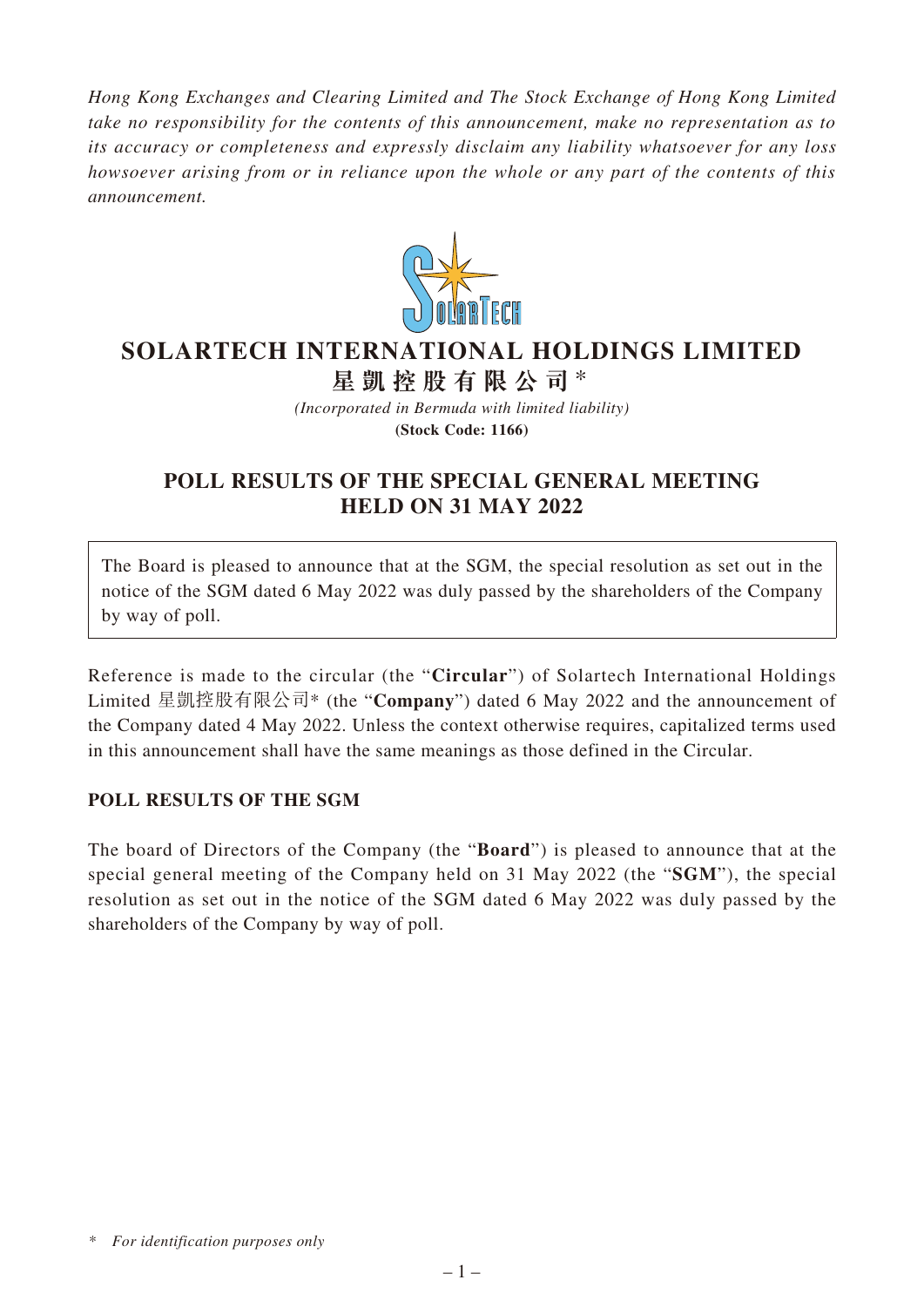Tricor Secretaries Limited, the Company's branch share registrar in Hong Kong, acted as the scrutineer for the vote-taking at the SGM. The poll results were as follows:

| <b>Special Resolution</b>                             | <b>Number of Votes</b><br>(Approximate $\%$ ) |                         |
|-------------------------------------------------------|-----------------------------------------------|-------------------------|
|                                                       | For                                           | <b>Against</b>          |
| To adopt the new bye-laws of the Company <sup>#</sup> | 652,929,957<br>(99.85%)                       | 1,000,000<br>$(0.15\%)$ |

As more than 75% of the votes were cast in favour of the above Resolution, the above Resolution was duly passed as a Special Resolution.

Full text of the special resolution is set out in the notice of the SGM.

As at the date of the SGM, the total number of shares of the Company in issue, being the total number of shares entitling the holders thereof to attend and vote on the resolutions proposed at the SGM, was 2,374,532,340 shares. There were no shares entitling the holder to attend and abstain from voting in favour of the resolution at the SGM as set out in Rule 13.40 of the Listing Rules. No shareholder of the Company was required under the Listing Rules to abstain from voting on the resolution at the SGM. None of the shareholders of the Company have stated their intention in the Circular to vote against or to abstain from voting on the resolution at the SGM.

## **THE ATTENDANCE RECORD OF THE DIRECTORS**

The attendance record of the Directors of the Company at the SGM was as follows:

- Mr. Chau Chi Ho, the Deputy Chairman of the Board and the executive Director of the Company, attended in person and chaired the SGM;
- Mr. Chung Kam Kwong and Mr. Lo Wai Ming, independent non-executive Directors of the Company, attended in person; and
- Mr. Chau Lai Him, the Chairman of the Board and Managing Director, Mr. Liu Dong Yang, the executive Director of the Company, and Mr. Lo Chao Ming, the independent non-executive Directors of the Company, were unable to attend the SGM.